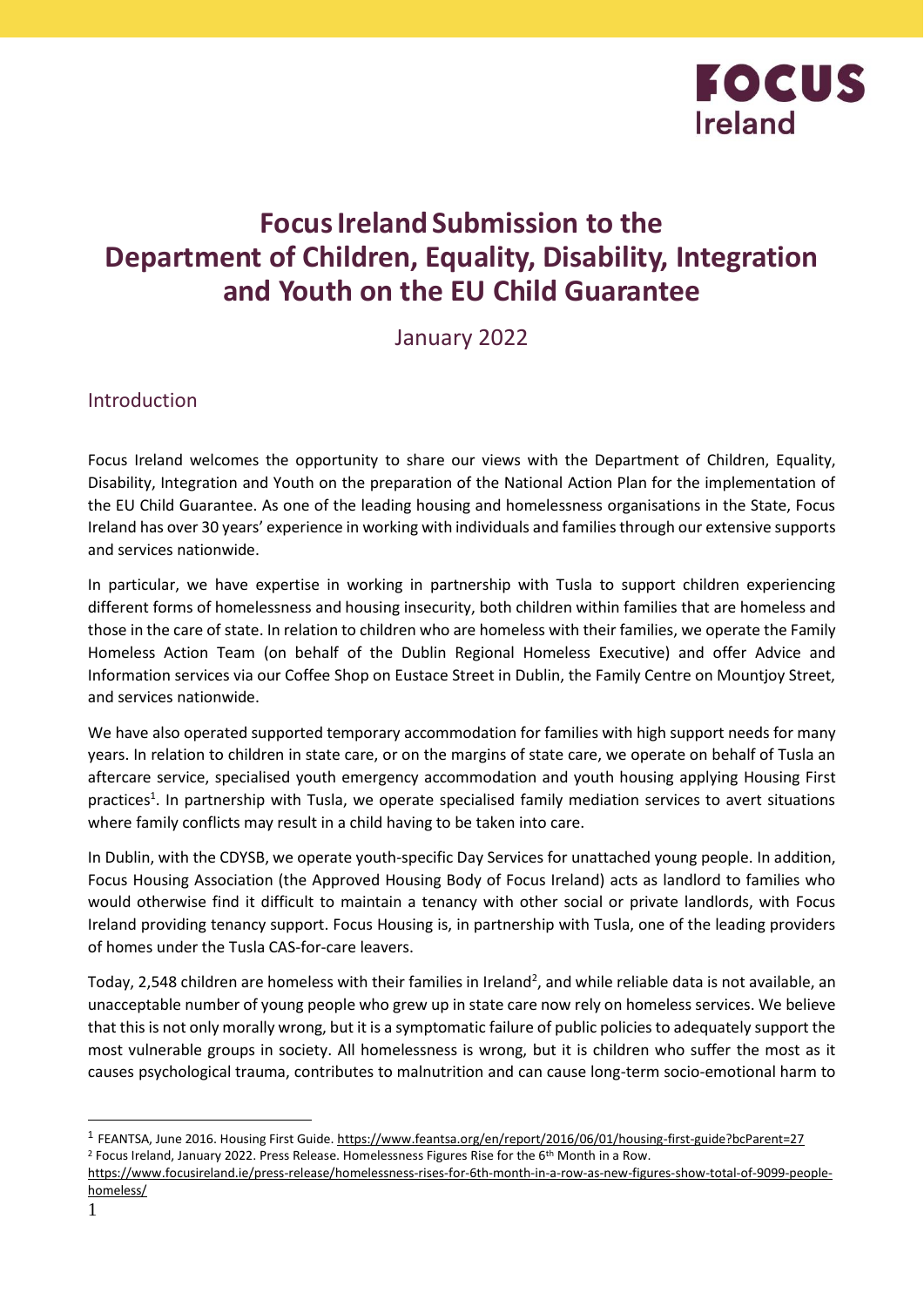children<sup>3</sup>. As the EU Child Guarantee sets out to tackle and prevent child poverty and social exclusion, paying particular attention to children who are homeless and children in state care, we believe that responding to and preventing child homelessness should be a key focus of the Irish Government's National Action Plan to implement the EU Child Guarantee.

## **Children in Homelessness and Child Support Workers**

Experiencing homelessness as a child in a family that is homeless can be a devastating and traumatic life experience which can have long-term negative impacts on children<sup>4</sup>. An experience of such homelessness can hinder children's development, well-being and potential to progress into adulthood.

Ending child homelessness should be a key priority of the Government's national implementation of the EU Child Guarantee, as Member States work to prevent and tackle child poverty and social exclusion by guaranteeing quality key services and resources to support children in need.

Moreover, the national actions required to implement the EU Child Guarantee are intertwined with the Government's commitment to end homelessness by 2030 as set out in the Lisbon declaration<sup>5</sup>. Ending child homelessness should be the first step in delivering on these crucial European commitments.

As one of the leading housing and homelessness organisations, Focus Ireland particularly welcomes the opportunity to engage collaboratively with Government stakeholders to achieve this goal. While ending family homelessness, as envisaged by the Government's Housing for All strategy is the long-term solution to these issues, we believe that the EU Child Guarantee provides a real opportunity to extend supports to this particularly vulnerable group.

Broadly speaking, homelessness can be caused by 'structural factors' (like lack of affordable housing, unemployment, poverty, inadequate mental health services, etc.) or 'personal factors' (like addictions, mental health issues, family breakdown etc.). Today in Ireland, child homelessness is driven primarily by structural economic factors, which means structural reforms can help solve the problem.

Family breakdowns can also lead to homelessness, as is evidenced by the over representation of children in families headed by a lone parent and the continued flow of families into homelessness during the Covidrelated eviction ban.

The most extensive recent analysis of the links between homelessness and poverty, carried out by the Rowntree Trust in the UK concluded that, while structural factors such as availability of work and housing cost had an impact, as did individual factors, the 'experience of (childhood) poverty very often predates, and is a powerful predictor of, (adulthood) homelessness'<sup>6</sup>.

Following a model developed over the last 20 years, each Focus Ireland team working with families includes specialised, trained Child Support Workers. The value of this child-centred intervention has been validated in several studies. We are particularly proud that the impact of our Child Support Workers was recognised in the Ombudsman for Children report *'No Place Like Home*' <sup>7</sup> as this was based on the voices of the children

[https://ec.europa.eu/commission/presscorner/detail/en/IP\\_21\\_3044](https://ec.europa.eu/commission/presscorner/detail/en/IP_21_3044)

<sup>3</sup> Irish Human Rights and Equality Commission, July 2017. Human Rights and Equality Commission Challenges Normalisation of Family Homelessness[. https://www.ihrec.ie/human-rights-equality-commission-challenges-normalisation-family-homelessness/](https://www.ihrec.ie/human-rights-equality-commission-challenges-normalisation-family-homelessness/) <sup>4</sup> Mayock, P. and Parker, S. 2017. Living in Limbo, Homeless Young People's Path to Housing. Published by Focus Ireland, in collaboration with Simon Communities of Ireland, Threshold, Peter McVerry Trust and Society of St Vincent De Paul. <sup>5</sup> European Commission, June 2021. Press Release. European Platform to Combat Homelessness is Launched.

<sup>6</sup> Bramley, G. and Fitzpatrick, S. 2018. "Homelessness in the UK: who is most at risk?" Housing Studies 33.1 pg. 96-116.

<sup>7</sup> The Ombudsman for Children Office, April 2019. *No Place Like Home; Children's views and experiences of living in Family Hubs.* <https://www.oco.ie/library/no-place-like-home-childrens-views-and-experiences-of-living-in-family-hubs/>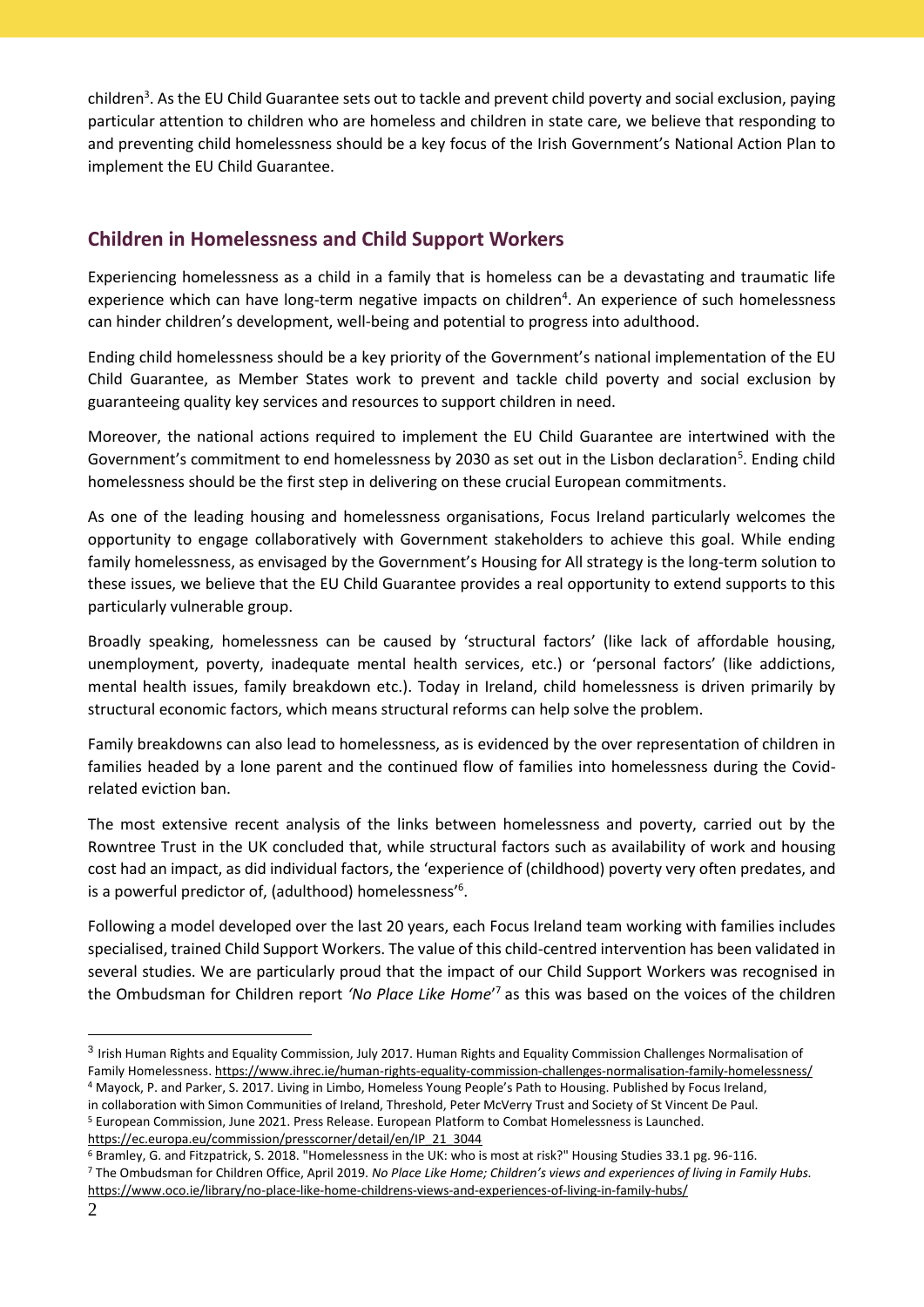themselves. Moreover, two joint Oireachtas Committees on 'Children and Youth Affairs' and on 'Housing, Planning and Local Government' recommended an increase in the number of Child Support Workers<sup>8</sup>.

Some children need this support to cope with the trauma of homelessness, either as a result of poverty they were facing before becoming homeless, or as a result of being homeless, or both. Not only do our Child Support Workers help to address some of the detrimental impacts of homelessness, by extension, they help to reduce the pressure and stress on parents.

This enables parents to engage much more fully both with supporting their children through a traumatic experience, as well as on the process of exiting homelessness. It is crucial to remember that children experiencing poverty live in families experiencing homelessness, and solutions need to have both family and child-specific dimensions.

In many cases, the Child Support Worker continues to support the child/children for a period after the family have exited homelessness. Each Child Support Worker has a case load of approx. 15 children. Not all children in homeless families need such support and an assessment tool has been developed to identify those who do.

Because of the currently long wait times between a child being assessed as having a support need and a Child Support Worker being allocated, children becoming homeless with their families are no longer being routinely assessed for support needs. On previous experience, however, around 25% of children require this support (it is important to note that this is an estimate only).

Of the 2,548 children who are currently homeless in Ireland, between the very welcome support we receive from HSE Social Inclusion, Tusla, and public donations, Focus Ireland employs 10.5 child support workers across our Dublin services.

To our knowledge, Child Support Workers are not funded in any other provider. This means that only 158 children have the support of a dedicated Child Support worker at any one time, while over 400 are likely to need that support.

**We are proposing that funding a sufficient number of Child Support Workers should be a key component of Ireland's plan to deliver the EU Child Guarantee, which specifically requires that the interests of children in poverty and homeless children in particular are addressed. The National Action Plan should guarantee that, while we work towards ending family homelessness, every child who is homeless with their family and needs support should have access to a suitably qualified Child Support Worker.**

The case load and appropriate skills for the Child Support Worker should take into account the specific additional needs of children in Traveller and Roma families, and of children with disabilities in families that are homeless.

## **Children in State Care, or at risk of being taken into Care, and preparation for secure transition into adulthood**

The EU Child Guarantee requires Member States to pay particular attention to children leaving state care as they are vulnerable to poverty and face a heightened risk of entering homelessness. While Tusla's revised National Leaving Care & Aftercare policy document defines aftercare as an adult service, this can be misleading as effective aftercare must start while the person is a child and before they reach adulthood.

<sup>8</sup> Houses of the Oireachtas, June 2019. Joint Committee on Children and Youth Affairs[. https://www.oireachtas.ie/en/press](https://www.oireachtas.ie/en/press-centre/press-releases/20191114-review-of-responses-to-child-and-family-homelessness-proposed-in-new-oireachtas-committee-reports-1/)[centre/press-releases/20191114-review-of-responses-to-child-and-family-homelessness-proposed-in-new-oireachtas-committee](https://www.oireachtas.ie/en/press-centre/press-releases/20191114-review-of-responses-to-child-and-family-homelessness-proposed-in-new-oireachtas-committee-reports-1/)[reports-1/](https://www.oireachtas.ie/en/press-centre/press-releases/20191114-review-of-responses-to-child-and-family-homelessness-proposed-in-new-oireachtas-committee-reports-1/)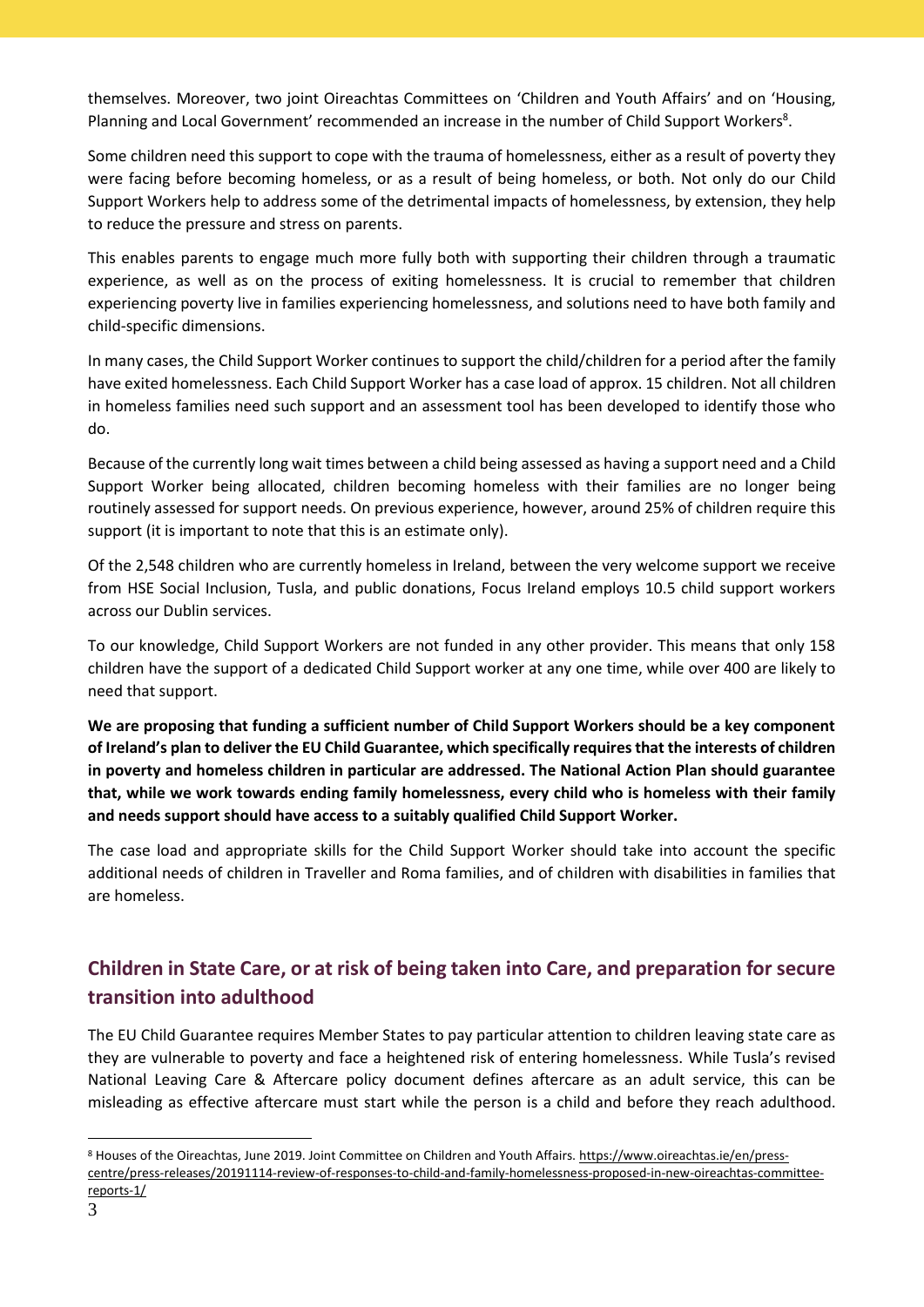Within the literature and in practice, aftercare has always been understood as a process or transition from being in care to independence post-care<sup>9</sup>.

It contains three distinct stages – preparation for leaving care, leaving care and aftercare. All three stages are subsumed under the overarching concept of aftercare. It is a continuum and not a distinct event that occurs at 18 years of age. International and national standards are unequivocal about the benefits of early planning in terms of positive outcomes for care leavers<sup>10</sup>.

To that extent, aftercare is not an 'adult service' but reaches back into the childhood experiences of the person and so should feature strongly in the Government's National Action Plan on the EU Child Guarantee.

**If the EU Child Guarantee is to be meaningful for the most vulnerable children in state care, it needs to work towards guaranteeing that any young person who grows up in state care, or is on the margins of state care, will not face homelessness on reaching adulthood. This will mean investing in a number of different services and establishing deeper linkages between them.**

Such a guarantee can be made meaningful through a number of steps:

(i) Increase the provision for Aftercare Workers to reduce the current caseload so that young people in care can be allocated, where appropriate, an aftercare worker at the age of 16. The Aftercare Worker would then be in a position to deliver on the existing objective in the National Standards for Children's Residential Centres<sup>11</sup> commitment that "two years prior to a young person reaching the legal age of leaving care, the care plan will outline the preparation and support in place for the young person."

It is Focus Ireland's experience that this early preparation work, in the context of statutory care planning, is not happening in too many cases. This has a disproportionate impact on young people in residential care. At any given time, there are between 500 and 600 young people who have reached the age at which they should be engaging in a process of preparation for leaving care and working towards the development of an Aftercare Plan. 

- (ii) Increase investment in the family mediation service to ensure that all children who face the risk of becoming homeless/being taken into care due to resolvable issues of family conflict have access to the support of a qualified mediation service. Mediations services should have access to people with the specific skills needed to respond to family conflict arising from the sexual orientation or gender identity of the young person.
- (iii) Use EU structural funds to increase the funding (including funding for support services) in the Tusla CAS-for-careleavers programme to a level which ensures that suitable housing is available for all young care leavers who are at risk of becoming homeless.

The specific needs of young Traveller and other ethnic minorities, as well as the needs of young people with disabilities should be taken into account in setting the caseloads of Aftercare Workers working with people at risk of homelessness.

<sup>9</sup> McNamara, D.M., 2020. Developing a Right of Aftercare for Young People Transitioning Out of State Care. *23 (2) Irish Journal of Family Law 39*.

<sup>10</sup> Glynn, N. and Mayock, P., 2019. "I've changed so much within a year": care leavers' perspectives on the aftercare planning process. *Child Care in Practice*, *25*(1), pp.79-98.

<sup>11</sup> HIQA, November 2018. National Standards for Children's Residential Centres. [https://www.hiqa.ie/reports-and](https://www.hiqa.ie/reports-and-publications/standard/national-standards-childrens-residential-centres)[publications/standard/national-standards-childrens-residential-centres](https://www.hiqa.ie/reports-and-publications/standard/national-standards-childrens-residential-centres)